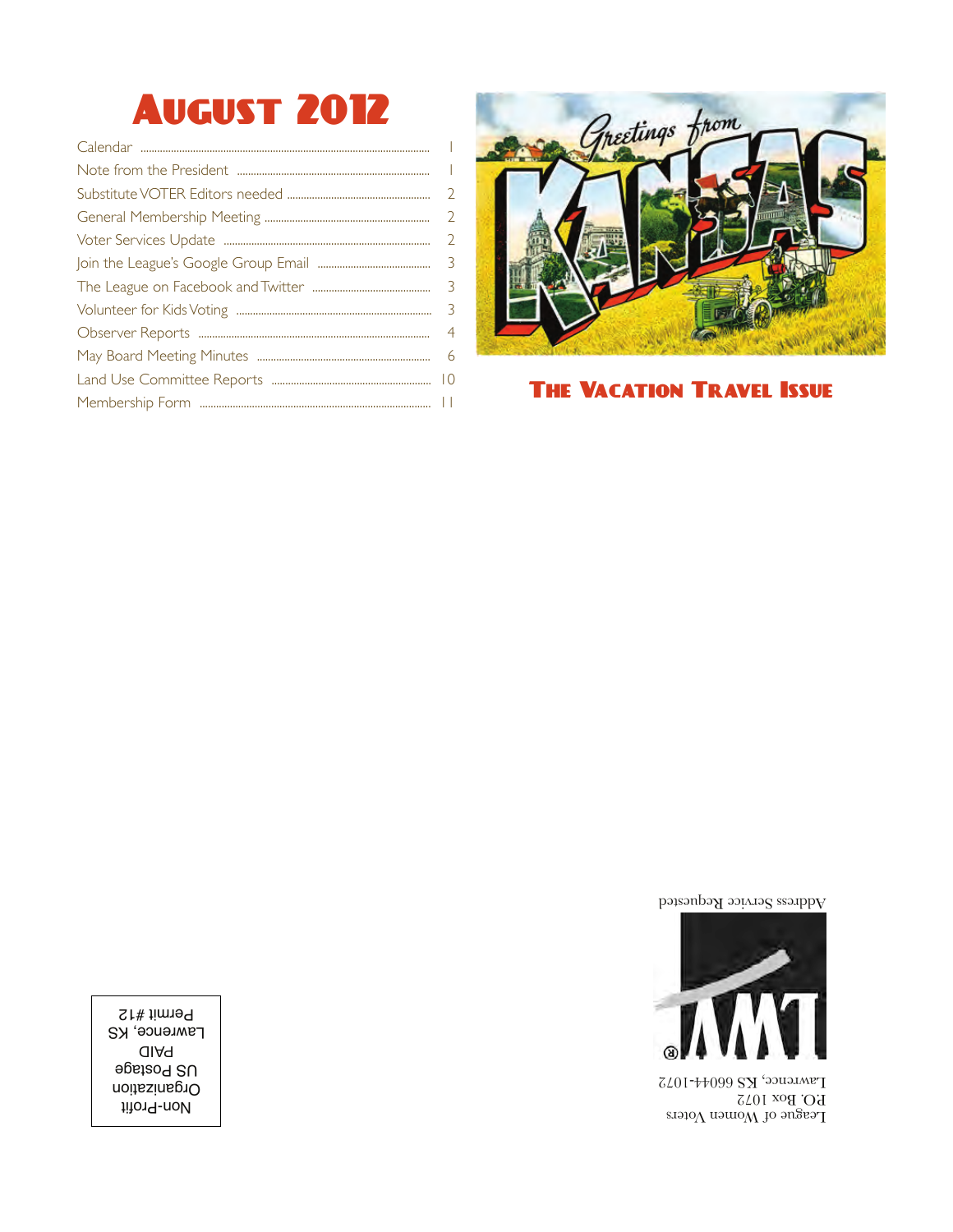

# **The VOTER**

#### Bulletin of the LWV of Lawrence-Douglas County, KS

The League of Women Voters is a non-partisan political organization encouraging the informed and active participation of citizens in government and influencing public policy through education and advocacy.

President: : Carrie Lindsey" " 766-8561 carrielwv@gmail.com Membership: Bonnie Dunham"" " " bondun@sunflower.com Voter Editor: Ruth Lichtwardt 1841-5419 lightwatcher @ gmail.com<br>"Local League: http://www.lawrenceleague.com National League: http://www.lwy.org Local League: http://www.lawrenceleague.com<br>State League: http://www.lwvk.org lwv http://www.lwvk.org lwvks@sbcglobal.net



League Calendar



**Please Note:** 

#### There are many voter see article on page 2 for the list of dates. :Please Note<br>er registration days coming<br>see article on page 2 for th ter registration days coming up before the General Election -

| Saturday,<br>August 18th | 7:00 PM    | Land Use Committee Meeting. Community Mercantile Meeting Room, 901 Iowa St.                                                        |  |  |
|--------------------------|------------|------------------------------------------------------------------------------------------------------------------------------------|--|--|
| September                | <b>TBA</b> | General Membership Meeting on Redistricting and Voting Law Changes with Jamie<br>Shew. Time and Place TBA. See article on page 2.  |  |  |
| Thursday,<br>Sept. 13th  | 7:00 PM    | LWVL-DC Board Meeting. Plymouth Congregational Church, Heritage Room, 945<br>Vermont St. All League members are invited to attend. |  |  |
| Saturday,<br>Sept. 15th  | 9:00 PM    | VOTER Submission Deadline. Please send submissions to lightwatcher@gmail.com.                                                      |  |  |
| Saturday,<br>Sept. 29th  | 10:00 AM   | Voter Education Coalition Candidate Fair. Union Pacific Depot, 402 North 2nd<br>Street.                                            |  |  |

# A Note from President Carrie Lindsey

The primary is over and the general election is now before us! As I am currently not able to use my right hand much, my message will be short but please pay heed: We need to do everything we can to make sure people go to the polls. There is a lot of confusion and fear related to the new voter id laws. But everyone who GOES TO THE POLLS will at least be able to cast a provisional ballot. Please remind your friends and neighbors to vote.



There are many articles of high importance in this newsletter from the Voter Services Chair, Melinda Henderson. Melinda, our election assistant Emily Pabst, and volunteers

have been very hard at work getting voters registered and answering the many questions that voters have this election season. Please thank them and give them all the support you can.

If you didn't catch our letter to the editor, you can find it online at the Lawrence Journal-World at this link: http://www2.ljworld.com/news/2012/aug/03/sustainability-support/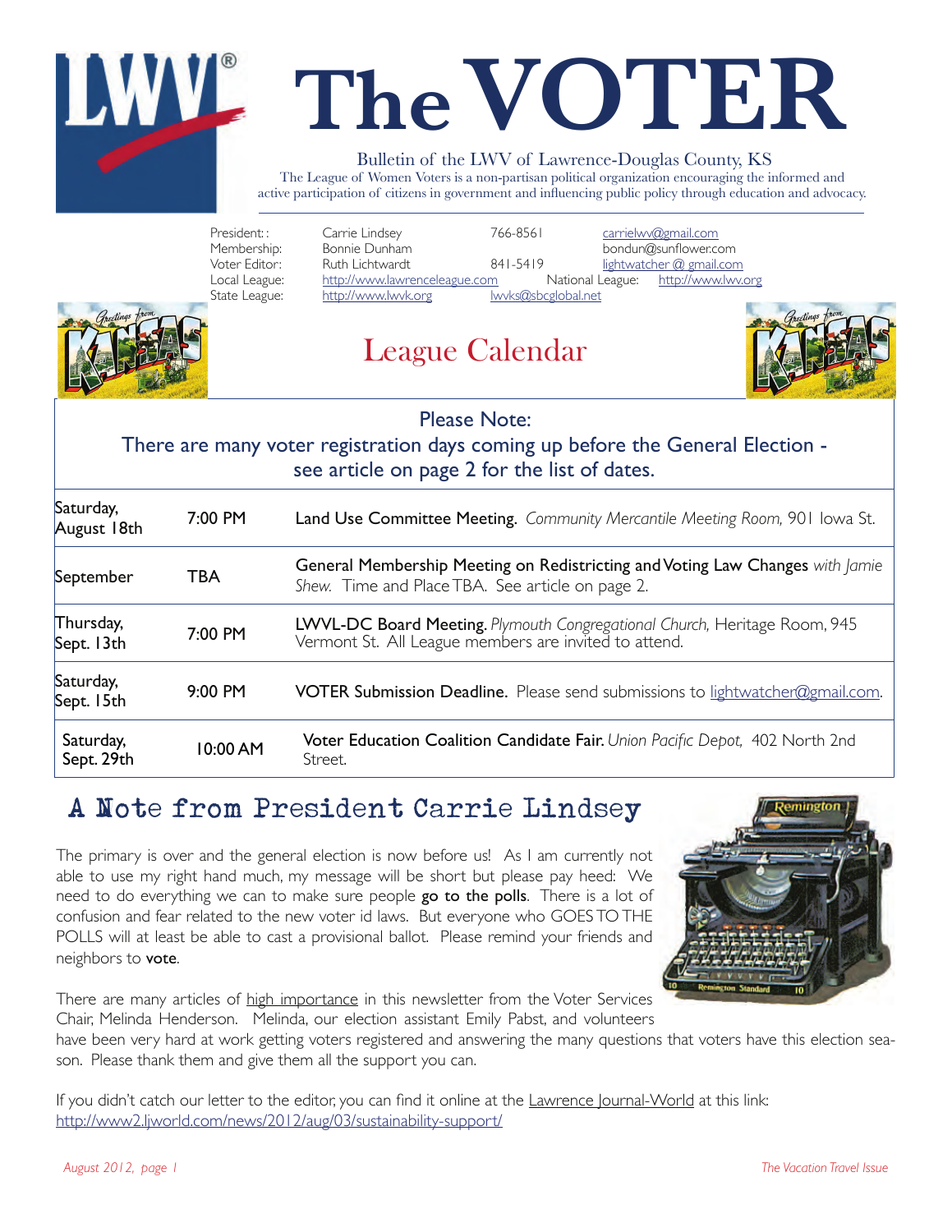# Substitute VOTER Editors needed!

Many thanks to Sally Hayden for serving as the Guest Editor for the July VOTER.. A Guest Editor is also needed to produce the October and November issues this year. If you are interested, please contact Carrie at carrieblindsey@yahoo.com, or Ruth at lightwatcher@gmail.com. Thank you!

### GENER AT MEMBER SHIP **MEETING**

In September, League will be hosting a general membership meeting open to the public with Douglas County Clerk, Jamie Shew, as our guest speaker. He will address the changes in precincts resulting from the redistricting process and changes in the Voter ID laws that will be in effect when voting this year. After Jamie's presentation, Melinda Henderson, Chair of the Voter Services Committee, will provide training for anyone who wants to volunteer to register voters for the remainder of the season. Please watch your email for further information, and phone calls will be made, as well, to those members who do not have email.

# Voter Services Update

As of July 28<sup>th</sup>, League has registered 61 voters at three events: Lecompton Territorial Days, Lawrence's annual Sidewalk Sale and Final Fridays at the Warehouse Arts District. A big thank-you goes out to the following League members who participated in these events:

Bob and Lee Ann Duver, Hilda Enoch, Sue Himes, Marlene Merrill, Kay Hale, Jeanne Mann, Scott

Criqui, Eileen Larson, Bev Worster, Patrick Wilbur, League President Carrie Lindsey. Also, thanks to the following League members who contributed either money to purchase supplies or made in-kind contributions: Marnie Argersinger, Sarah Casad, Marjorie Cole, Mary Davidson, Hilda Enoch, Kay Hale, Lee Ketzel, Carey Maynard-Moody, Barbara Sabol, Rita Spradlin, Patrick Wilbur, Bev Worster. We were able to purchase a shade canopy, and an ice chest/cooler which will be so helpful for all future events that are outside in warm weather, along with meals for volunteers, and some extra laminated signs for the events. And a personal thank-you from



Melinda to Carey Maynard-Moody, Cille King and President Carrie Lindsey, who provided chauffeuring and errand-running service during the sunup to sundown Sidewalk Sale stint.

And here's a thank-you note that was received from Hilda Enoch recently:

"Dear League Friends,

The enclosed contribution is to honor Melinda Henderson and her dedicated helpers who worked the Sidewalk Sale Shifts in over 100 degree weather - and for providing me with 2 cold bottles of water to sustain me during my shift.

She and her cohorts are Real Heroes! Truly, Hilda Enoch"

Emily Pabst, our Election Cycle Assistant has done an amazing job of finding venues for us to be visible to register and educate voters. In fact, she's found more locations than we have volunteers for. Thanks for your hard work, Emily!

#### Upcoming Voter Registration/Education events include the following:

Checkers from 9am – 1pm on August 18th

Busker Festival downtown from 6pm – 10pm on August 25th

> Read Across Lawrence at Library from 4:30  $-7:30$ pm on August 28<sup>th</sup>

> Final Fridays Art Walk downtown from 5 – 8pm on August 31st

> East Lawrence Block Party at Hobbs Park from 5 – 9pm on September 22nd

> Voter Education Coalition Candidate Meet and Greet at Union Pacific Depot from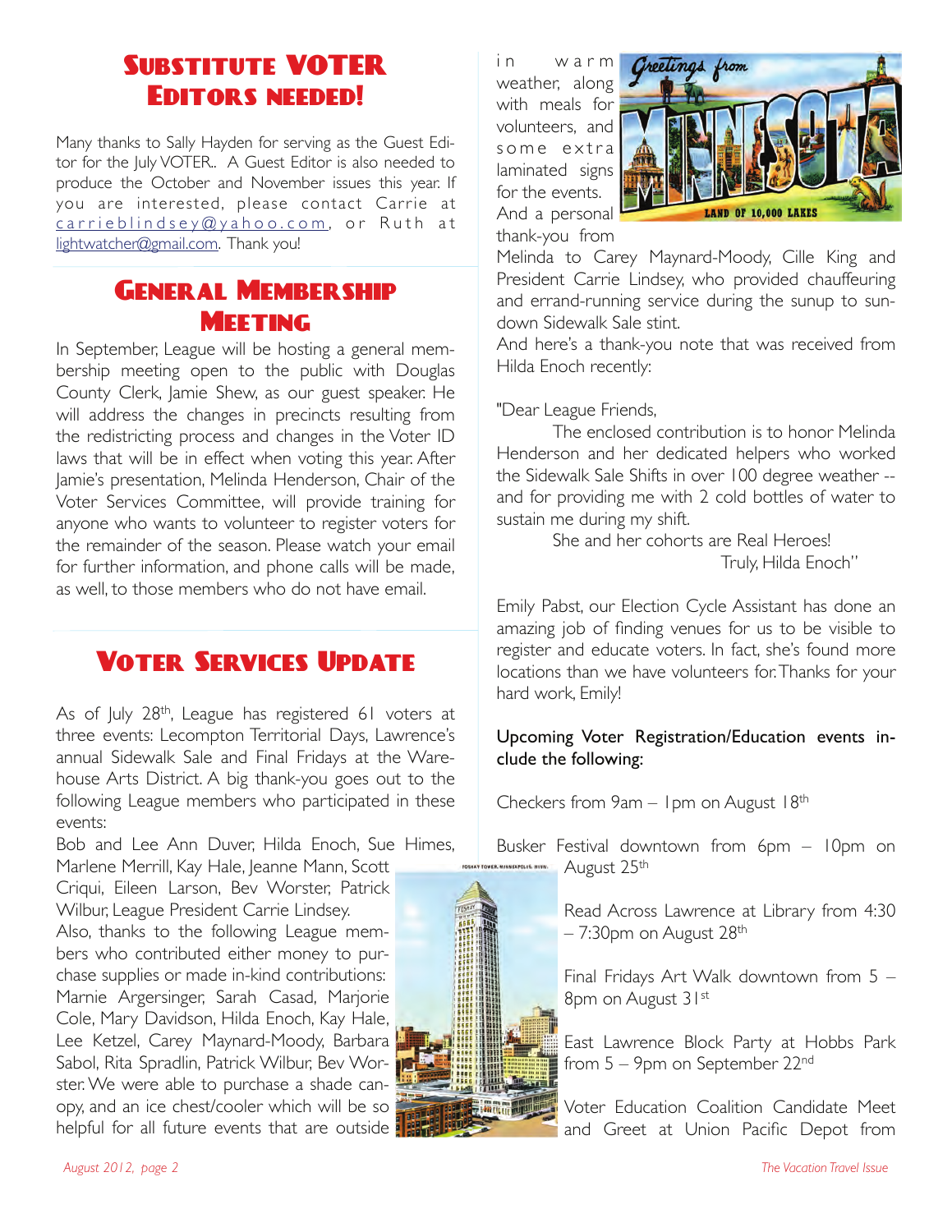10am – noon on September 29th Farmers Market from 6:30 – I I am on October 27<sup>th</sup>

We also have opportunities to register voters in Baldwin City at their Farmers Market on Saturdays.

Please let our Voter Services Chair, Melinda Henderson, know if you can volunteer for any of these upcoming events. Her contact information is: melinlwv @ gmail.com or 841-8191.

"""" *- Melinda Henderson*

# Join the League's Google Group Email List!

Many League members are not subscribed to our Google Groups email list. We do so much notification of events via email and want you to be notified of this information. If you use email on a regular basis, and receive an invitation to join this list, please accept. Thank you!

# **JOIN US ON FACEBOOK AND** Twitter!

We are now part of the new millennium as far as social networking goes. Please LIKE us on Facebook:

Facebook: www.facebook.com/lwvldc

or, go to Facebook and search for League of Women Voters of Lawrence/Douglas County.

And, we're now on Twitter: www.twitter.com/lwvldc

We post many updates about what we're doing and what the County Clerk's office is doing, as well!

# Volunteers needed for Kids Voting Douglas County!

Kids Voting is a grassroots, nonpartisan nation-wide organization dedicated to educating youth in grades K-12 about the rights, responsibilities, and mechanics of participating in American democracy. Description:

What makes the Kids Voting program unique is the authentic voting experience that mirrors the official voting process. Kids literally "go to the polls" on Election Day and cast their ballots. Volunteers run the Kids Voting booths at official polling places in Douglas County on Election Day. Volunteers help the children sign-in when they arrive, give them their special Kids Voting ballots, and assist them with voting.

Volunteers needed for the planning committee! The Kids Voting Committee is seeking one or more volunteers to assist with planning for the November election. The committee meets monthly (next meeting is Wednesday, 7/25, 4pm at 1 Riverfront Plaza) and then weekly as the election gets closer. Volunteer jobs include:

· Volunteer Recruitment develop and implement ideas for recruiting volunteers to staff polls on Election Day. Information from previous elections will be provided as a starting point. Data Entry  $-$  once voting locations are determined by the county clerk, add each location and volunteer time slot to our database at



www.VolunteerDouglasCounty.org. Training will be provided, and this can be done from our office, or your home.

- Volunteer Assistance respond to inquiries from volunteers via a special email address set up for Kids Voting volunteers.
- Volunteer Training provide assistance at volunteer trainings, such as checking in volunteers as they arrive.
- Ballot Box Stuffing  $-$  this is a fun group activity getting all of the Kids Voting ballot boxes ready.
- Election Day support provide assistance as needed on election day at Kids Voting headquarters and/or various polling sites.

Please contact Lori Johns at the United Way Roger Hill Volunteer Center if you would like to volunteer! (785) 865-5030 or info@rhvc.org.

#### ROUND TABLE LAWRENCE

Networking Lawrence Government with Residents Starting September 22<sup>nd</sup> Round Table Lawrence will give Lawrence residents the opportunity to learn about Lawrence's local government policies, processes and practices. This is an opportunity for the public to learn about the various departments and their re-<br>The Vacation Travel Issue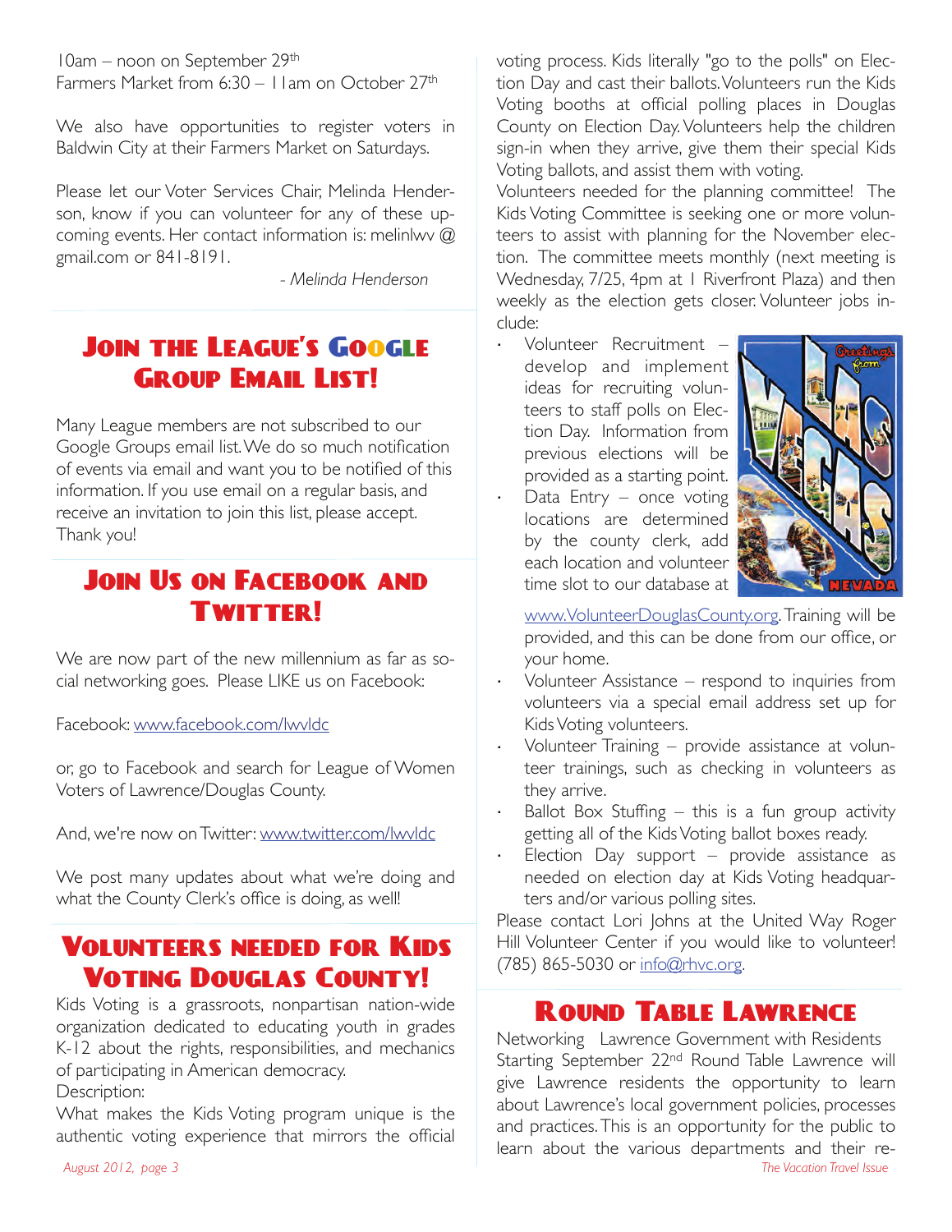spective commissions and board and network with city staff. Round Table Lawrence is a program to help voters learn about how the local governments work, work together, where local taxes go, how the planning process works, what Publics Works and other departments do and how they spend the taxes including federal



grants. What incentives are and how they are used. How our police and fire departments operate. These round table discussions will provide valuable information on why local elections have more influence on our daily lives.

The fall schedule is set and the 2013 spring schedule will soon be finalized. For further information or to sign up to attend please call Gwen Klingenberg at 393-4845 or email roundtablelawrence@yahoo.com.

September 22: Planning Department and Planning Commission, East Lawrence Rec. Center 8:30 to 10:30am

October: 20: Planning Department and Historic Resource Commission, East Lawrence Rec. Center 8:30 to 10:30am

November 10: Parks and Recreation, Union Pacific Depot 8:30 to 10:30am

December 1: Police Department and Fire Department, Union Pacific Depot 8:30 to 10:30am

January: Legal Department and Municipal Court February: County Clerk Jamie Shew

March : Public Works Department and the Traffic Safety Commission

April: Budget Department and Finance Department May: City Manager's office and City Commission

#### Lawrence Public Library Board of Trustees Meeting May 21, 2012, 4:30 p.m.

Board Members Present: Deborah Thompson, Chair, Joan Golden, Vice-chair, Fran Devlin, Secretary/ Treasurer, Chris Burger, Terry Leibold, Ursula Minor.

Library Staff Present: Brad Allen, Dir., Sherri Turner, Assistant Dir., Kathleen Morgan, Library Foundation Dir., Susan Brown Marketing Dir., Rachel Smalter Hall, Adult Programs Librarian and Staff.

Friends of the Library Present: Susan Craig

Guests: Mike Wildgen, Brian Knight, and Elinor Tourtellot, League of Women Voters.

Deborah Thompson opened the meeting by presenting Mike Wildgen with the "golden library card", acknowledging his great leadership and contribution to the library as interim director. Mike is now Director of the Lawrence Senior Center.

Deborah introduced and welcomed the new library director, Brad Allen. He began work on May 1, and has been spending time meeting staff and people in the community. He has been having meetings with his administration team and community organizations, the Lawrence Rotary Club, the City Management Team meeting and the City Commission Meeting. His meeting with Gould Evans and B.A. Green on May 10 brought him up to date on the building renovation and expansion. They hope to have some options soon on prospective off site locations for the library during construction if that is determined to be more cost effective.

Brad, Sherri Turner and Sean Zaudke of Gould Evans visited the new Bonner Springs Library and Basehor Community Library to learn about the benefits and drawback features of their buildings. Brad suggested that he and the library gain further knowledge about building projects by contacting his mentor, Fred Schlipf, Library Building Consultant. The Board agreed.

There will be a small feature on Brad in the spring 2012 issue of KU Library's Bibliophile and another in

the May 2012 issue of the KU Alumni magazine.

Next, Brian Knight from Mize, Houser & Company pre-

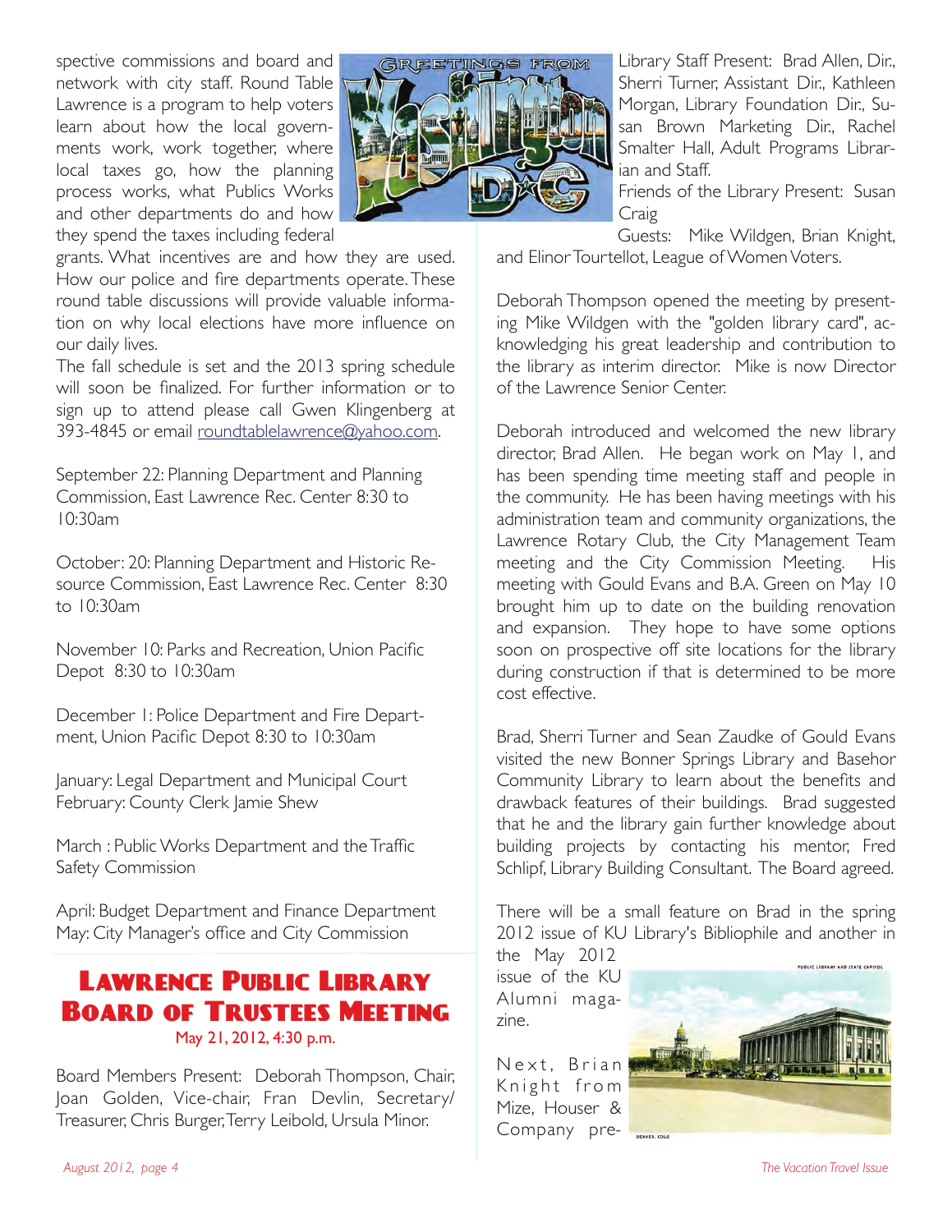sented the auditor's report. He approved of the financial statements. He said they were accurate and offered no new comments or suggestions.

The Caddy Stacks fundraising event was a great success. Kathleen reported that the net earnings would total just over \$17,000. The library reserved the Carnegie Building for next year's event scheduled for February 22-24.

Margery Frederick is interested in establishing a grant with the Library Foundation to honor her late husband, Bob Frederick. She wants to have a "Dr. Bob Book" program that would provide a book on wellness or good sportsmanship to children receiving their first library card. The program will probably be launched in October when all four of their sons are in town.

The Capital Campaign is successfully completed and now the Foundation committee, headed by Vice Chair Chuck Blaser, is refocusing on building the endowment for the library.

The Foundation's stellar volunteer Jean Ann Oden was a finalist for the Wally Galluzzi Volunteer of the Year Award. This annual honor from the Roger Hill Volunteer Center recognizes people

who give tirelessly of their time to non-profit agencies in our community.

Susan Craig reported that the Friends are waiting to hear about the library's moving decision. A longtime Friend has offered storage space for all books that are sorted, priced, and boxed. This offer was accepted. The County has donated the use of the fairground space for the Spring sale and future sales. The Children's sale is June 2nd, the Mystery and More sale, July 8th. The Fall sale, the last sale at this location, has been moved up to mid September.

The marketing update was presented by Susan Brown. The Library now has a new user-friendly website developed by Philsquare of Lawrence. Susan has received positive feedback about the site from patrons and staff. This summer's reading program is for all ages, and it includes events about art, science, fitness and more that will take place all over Lawrence.

For more about "Summer in the City" go to www.lawrence.lib.ks.us.

Rachel Smalter Hall was contacted by Ellie Golding, a representative of the Lawrence Farmers Market, who requested use of library space for their winter market. Chris reminded the board of the Library's policy of no sales in the Library. Rachel pointed out that art hanging in the Library does have price tags on it. The board agreed to form a small group to vet issues. Rachel will let Ellie know that her request is under discussion.

The meeting was adjourned at 6 p.m. - Elinor Tourtellot, observer

#### Lawrence Public Library Board of Trustees Meeting June 19, 2012, 4:30 p.m.

Board Members Present: Deborah Thompson, Chair, Joan Golden, Vicechair, Fran Devlin, Secretary/Treasurer, Terry Leibold, Ursula Minor and David Vance.

**Like E** ibrary Staff Present: Brad Allen, Dir., Sherri Turner, Assistant Dir., Kathleen Morgan, Library Foundation Dir.

Friends of the Library Present: Susan Craig. Guests: Sean Zaudke, Gould Evans, Elinor Tourtellot, League of Women Voters.

Sean Zaudke, architect, presented a clarification of the new library layout. The plan shows that from a circulation view point the new design is more efficient. The adult public area and circulation will be upstairs next to each other. The sorting space will have glass walls so work can be viewed by the public. Meeting rooms will be downstairs with an open space in the center that could be used for collections. The collections could be tied directly to the function of the lower level spaces--economic development, technology, etc. The new plan also offers improved storage space and a second public stair. The book drop and service window are in about the same place as before. There will be one elevator with two accesses shared by both the public and staff. Board comments were favorable.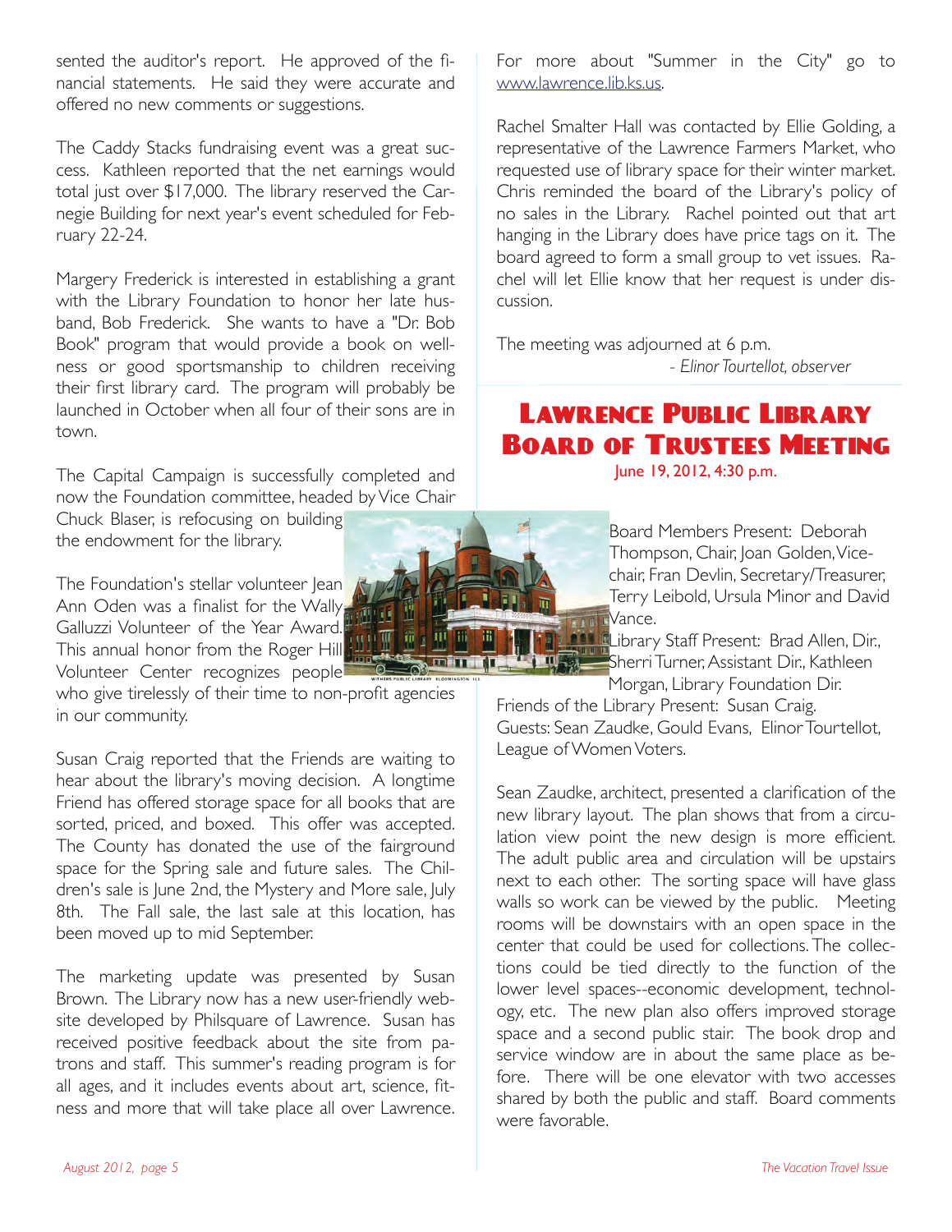

After the design committee meeting on June 29th, the layout design will be posted on the web along with an explanation of what is

different and why. The City wants the board and staff to decide what is best for the interior of the library with the expectation that the plan comes in on budget.

Brad Allen reported that B.A. Green is still evaluating whether or not to move the library to a temporary location during construction. To move would make the construction stage smoother. Borders, Hobbs Taylor and Allen Press look like the most promising combination of sites if financially feasible. The Borders space would require little or no structural changes and has adequate parking. Hobbes Taylor could be used for administration and technical services and Allen Press could handle remote storage. Deborah suggested that a B.A. Green representative come to the next board meeting to discuss the decision.

The Summer Reading Kickoff program went extremely well with an estimated 850 people in attendance. Brad announced the "Last Bash", a fun end of the summer event, will be on August 2. Plans include blocking off Vermont Street, live music, crafts, games, free hot dogs from Local Burger and beer (possibly from Free State).

Kathleen reported that the Foundation has formed a subcommittee to look into how to proceed to develop an endowment. They don't want to launch a major giving campaign on the heels of the building fund campaign but will focus instead on planned giving and a major gifts program. They will work with a KU intern to develop a marketing package.

Kroger has granted the Foundation \$3,000 in support of the library's laptop pilot project.

Kathleen invited board members to attend a program on this Sunday at 3:30 to dedicate a painting donated in honor of Edwina Gilbert.

Susan Craig presented the schedule for the Friends' events: July 8th from 1-5 p.m., a mystery book sale; July 19, the sidewalk sale in downtown Lawrence; July 28, "Donation Day", a new event making it easier for people to drop off their book donations. Susan reported their bylaw revision was approved. The Friends are donating another \$10,000 to the library to be used at Brad's discretion.

The meeting was adjourned at 5:30 p.m.

""" *- Elinor Tourtellot, observer*

# Highlights of the May Board Meeting

May 10, 2012, 7–9 pm First Methodist Church, Rm 305

**Present:** Carrie Lindsey (President), (Vice President), David Burress (President Elect), Marjorie Cole (Treasurer), Caleb Morse (Secretary); Directors: Margaret Arnold, Bonnie Dunham, James Dunn, Sally Hayden, Melinda Henderson, Cille King, Marlene Merrill. Absent: Ruth Lichtwardt, Milton Scott. Members present: Alan Black, Nancy Dunn, Betty Lichtwardt, Bob Lichtwardt.

Call to order. The meeting was called to order by Carrie at 7ish pm. The agenda was adopted as distributed by Carrie.

Consent agenda. Melinda moved (Margaret) to pull the minutes of the April meeting and President's report from the Consent Agenda; carried.

Treasurer's report. Marjorie reported total income for Apr of \$941.00 (\$111 in contributions and \$830 in dues; \$538 was collected for Annual Meeting lunches, but the bill from Brandon Woods and some other expenses have not yet been submitted); and expenses of \$294.10 (\$25 to LWV-Concord-Carlisle, \$110 for State Meeting registrations, \$125 for the printing of the March Voter, and \$33.60 for postage and postcards). As of May 1, balances in various accounts were as follows:

Checking  $=$  \$3666.55

Money Market = \$4398.30  $Stucky =$ \$7115.40  $l$  u d i c i a r y = \$1088.58 Three dues scholarships have

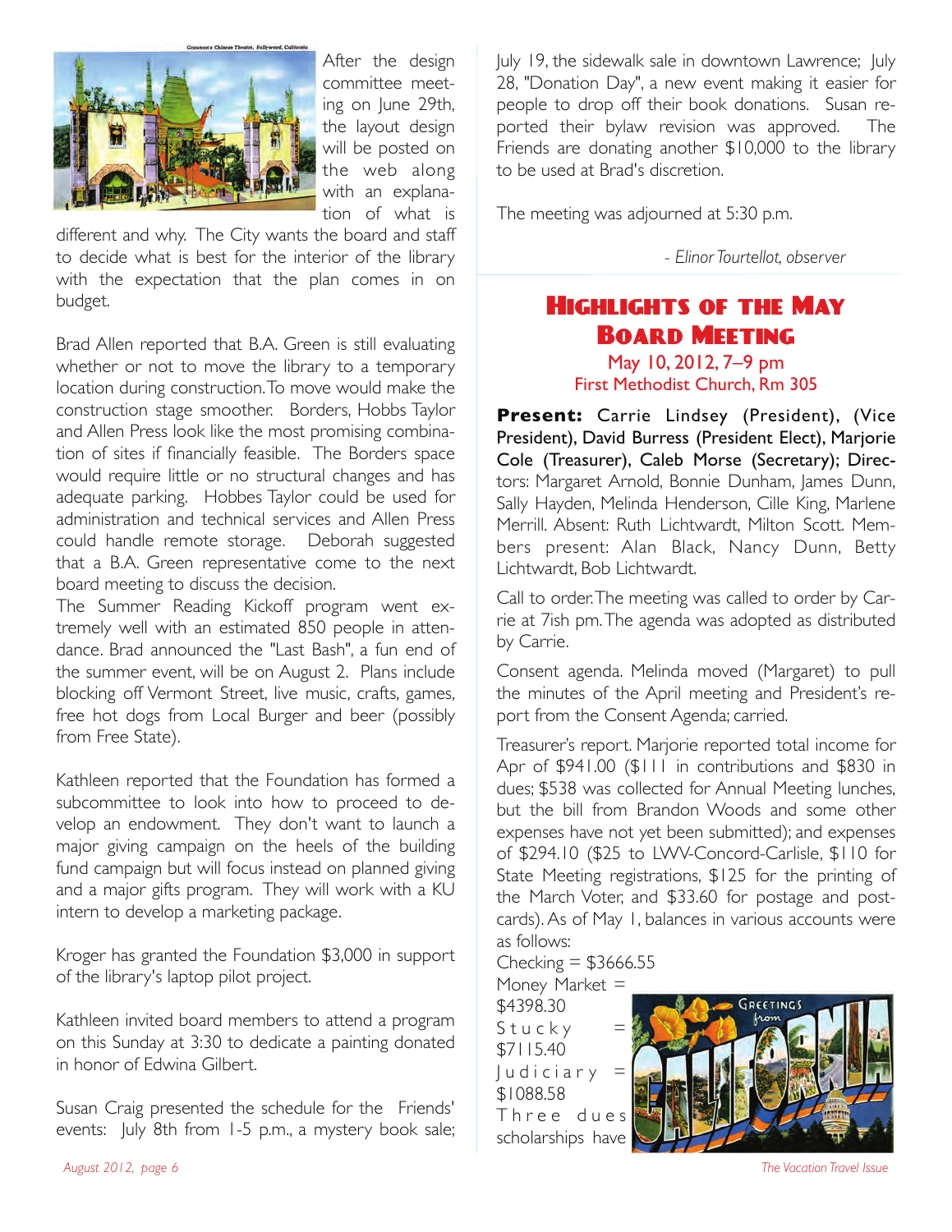been awarded. The Dues Scholarship fund (a subset of the General Fund) currently has \$155 available.

Minutes adopted. Bonnie moved (Marlene) to adopt the minutes of the April meeting were adopted as distributed by Caleb (with corrections from Carrie and Melinda) with a typographical error corrected by Bonnie; carried.

President's Report. Carrie reported on a successful Annual Meeting. She noted that directions to the Board include looking at partnering with the Older Women's League on the issue of death with dignity. Other items in Carrie's report:

[A] She had recently been in contact with Alan Cowles, former Board member of the Lawrence-Douglas County Health Department, who is proposing that the City adopt a policy requiring appointed boards to receive information on the open meetings act. Carrie offered to write a letter of support on behalf of the League.

[B] League presented a letter to the City Commission on a proposed collaboration between the Chamber, County and City that would focus on recruiting businesses to bring primary jobs to the City and County. The letter was well received and Mayor Bob Schumm said he appreciated our sending it. The City directed staff and the Chamber to present answers to the questions asked and bring it back to the Commission May 22nd or in early lune.

[C] Kay Hale has volunteered to serve as our observer for City Commission meetings. Holy cow!

[D] League sent letters on land use issues last month

that Carrie felt did not reflect well on the League. Carrie suggested a plan of action, which would both prevent this from occurring in the future and also better divvy up the work load, so Betty Lichtwardt doesn't have to should so much of burden herself. This plan was comprised of the following items:

1. Plan the year in advance on which board member will be attending the meetings

- 2. Express to the general membership via the newsletter and list serve that if they wish this committee to continue that there be more active participation by the general membership.
- 3. Appoint someone else at each LUC meeting to write letters that Betty can assist in editing.

Souvenir c **NEW MEXICO** 

- 4. Have every letter refer to the specific part of the Land Use/League position that the topic of the letter relates to.
- 5. Require that the letter be proof read by at least three people, two who attended the meeting and another board member besides

the person who attended the meeting.

6. Final DRAFT of letter should be sent to Board President and all members who attended the  $LUC.$ 

7. If a letter is going to endorse a letter by another organization the Board should be notified so ob-

jects, if any, can be made.

- 8. The organization whose letter we are endorsing should also be notified.
- 9. A request should be sent to other organizations to please notify the League President and Land Use Committee Chair when they will be referring to our letters.
- 10. Members should be reminded via email and in the newsletter of our Policies on 4.

There was some discussion about this plan, but no action was taken. See further discussion below.

Carrie notified us of our policies on action, representation to other organizations, and forming coalitions and co-sponsoring programs, and pointed out that several board member portfolios need to be claimed. We planned an orientation for May 26.

#### Action and Discussion Items

Stucky Award. FSHS graduate Billy Barnes received the 2012 Stucky Award. Carrie noted that he had already registered to vote by the award ceremony and was very excited to have received the award. He plans to pursue a degree in sports management in university.

National Convention. Carrie reported

that \$1000, the amount allocated in our annual budget to defray the cost of travel to National Convention, is not nearly enough. Cille has found the convention hotel is charging \$229 per night for two people (she has found a roommate) and the cost of the flight was \$259. After paying the convention registration costs and meals, she'll necessarily be well over budget. Marlene moved (Caleb) to have Cille turn in

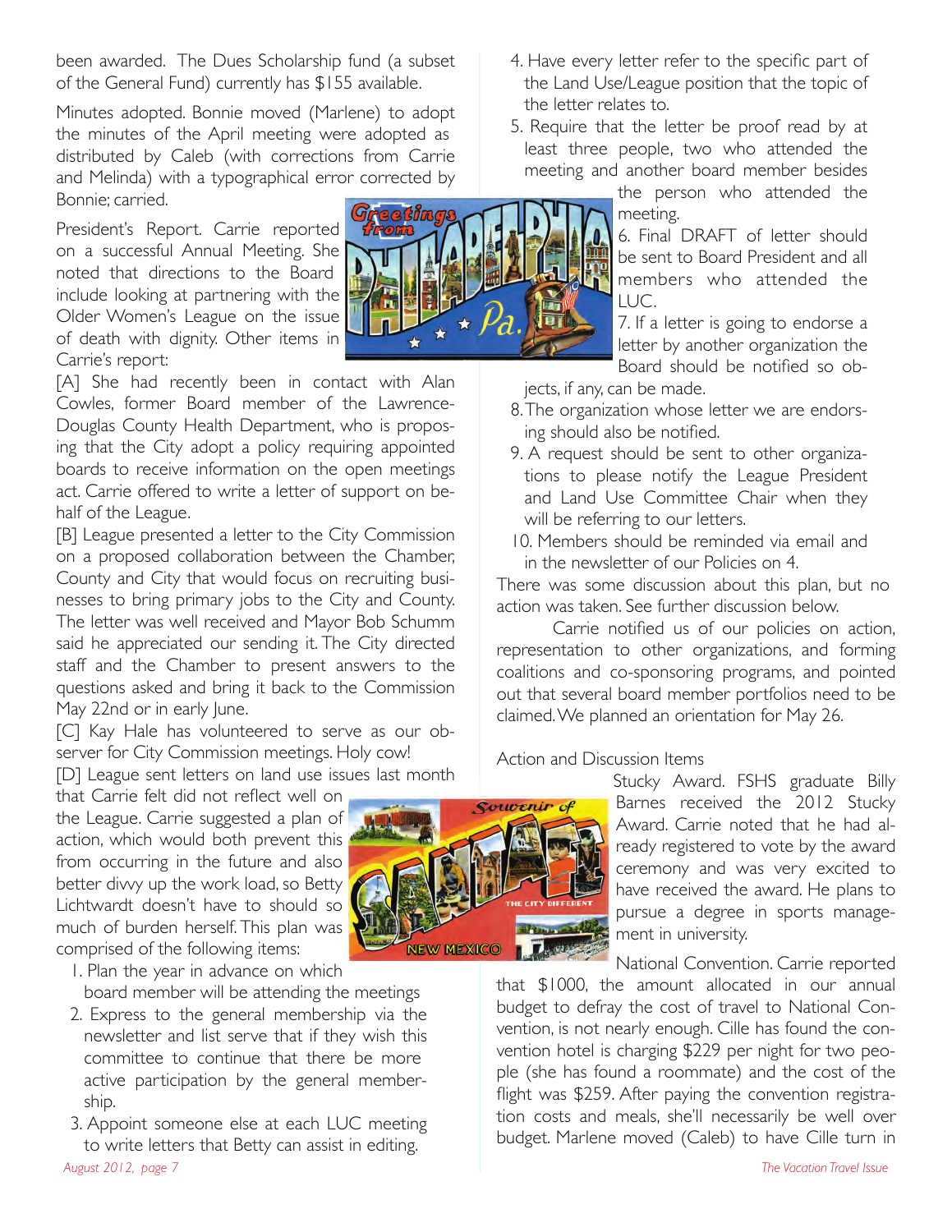receipts for reimbursment. David noted that we're already planning to run a deficit this year and this will mean a larger one. He suggested adding a statement to the motion that the additional deficit will be covered through frundraising (which Marlene accepted as

friendly). Motion carried (11-0-0). Melinda commented that there is an email list with discussion about everything that is going on at National Convention. Cille will check it out.

Nancy Dunn, who will be going to National Convention with James, anyway, volunteered to serve as our second delegate. Caleb moved

(David) to accept her offer. Caleb asked if we should pay Nancy's registration costs. David said he didn't think so. Marjorie suggested James and Nancy treat it as an in-kind donation. The motion carried (9-0-2, with James and Melinda abstaining). Carrie offered a few ideas to Cille and Nancy on how to represent us. Bonnie asked if we could get a report on the goingson from our delegate(s).

New meeting venue. The next meeting will take place at Plymouth Congregational Church, 7–9 pm, on June 14.

Review ad for potential hire. [The ad was not ready to review.]

Volunteer for June VOTER editor. Sally volunteered to serve as the editor for the June issue of the newsletter.

Vote on Privatization Study Consensus Meeting. David presented a report on the consensus statement arrive at (by consensus!) at our consensus meeting on the LWV US Privatization Study, which took place on May 5. Caleb moved (Marjorie) to submit the report to the LWV US study committee; carried (11-0-0).

LUC meetings and letters. Carrie reported that some letters sent to the City and Planning Commission in recent months did not reflect well on the League. Further, she thought, League is taking advantage of Betty Lichtwardt's good will and work ethic by asking her to do so much of the work carried out under the aegis of the Land Use

Committee. Carrie circulated a calendar of LUC meetings planned through the end of the year and asked that at least one board member to commit to attending each of them. See also provided a list of *August 2012, page 8 The Vacation Travel Issue* 

recommendations on how future meetings and actions of the LUC should be carried out (see President's report, above). Melinda asked if this would be a general policy for committee meetings. David said he thought No, this would be specific to the LUC. Caleb



explained how the LUC committee had functioned in past years : the president and committee chair would sign letters, or—if the president was unable to attend the meeting—s/he would send a designee who would act on behalf of the board to ensure withe committee was acting in a League-appropriate way and co-sign

letters with the committee chair. Carrie voiced her concern that people who are not current League members have too much involvement in this committee, and suggested that these people be removed from the LUC distribution list. Alan Black asked why it would be an issue if non-members had a chance to see and comment on drafts of letters (which is really the only sensitive information shared on the list). Betty noted that this isn't really a significant issue, since all but two of the people on this list are current members, and those two are past members; the LUC has not broadcast its activities more widely, for instance to the general public. Bob Lichtwardt commented that Betty continues with her work for the LUC because many people (planning staff, included) have told her that it's important work. Carrie responded that she agrees, but she thinks League is expecting too much from Betty and letting her down by not divvying up the work better.

Betty said it's a good idea to try to get people more involved, but to have as a policy that someone else (besides Betty, who knows the issues best) should write letters [see President's report, suggestion 3] is just impractical, since Betty would have to check them

Banta Fe Avenue, Ballino, Kanany all for factual accuracy, anyway, and correct a certain number of statements. **Margaret asked how we could become ITTITIMORE educated about planning issues.** Betty suggested that someone in KU's urban planning department could instruct us all in urban planning, but many of the issues are complicated and people learn the details of the regulations

and the consequences of the interpretations of those regulations only after years of paying attention to how particular issues play out. Betty suggested that one

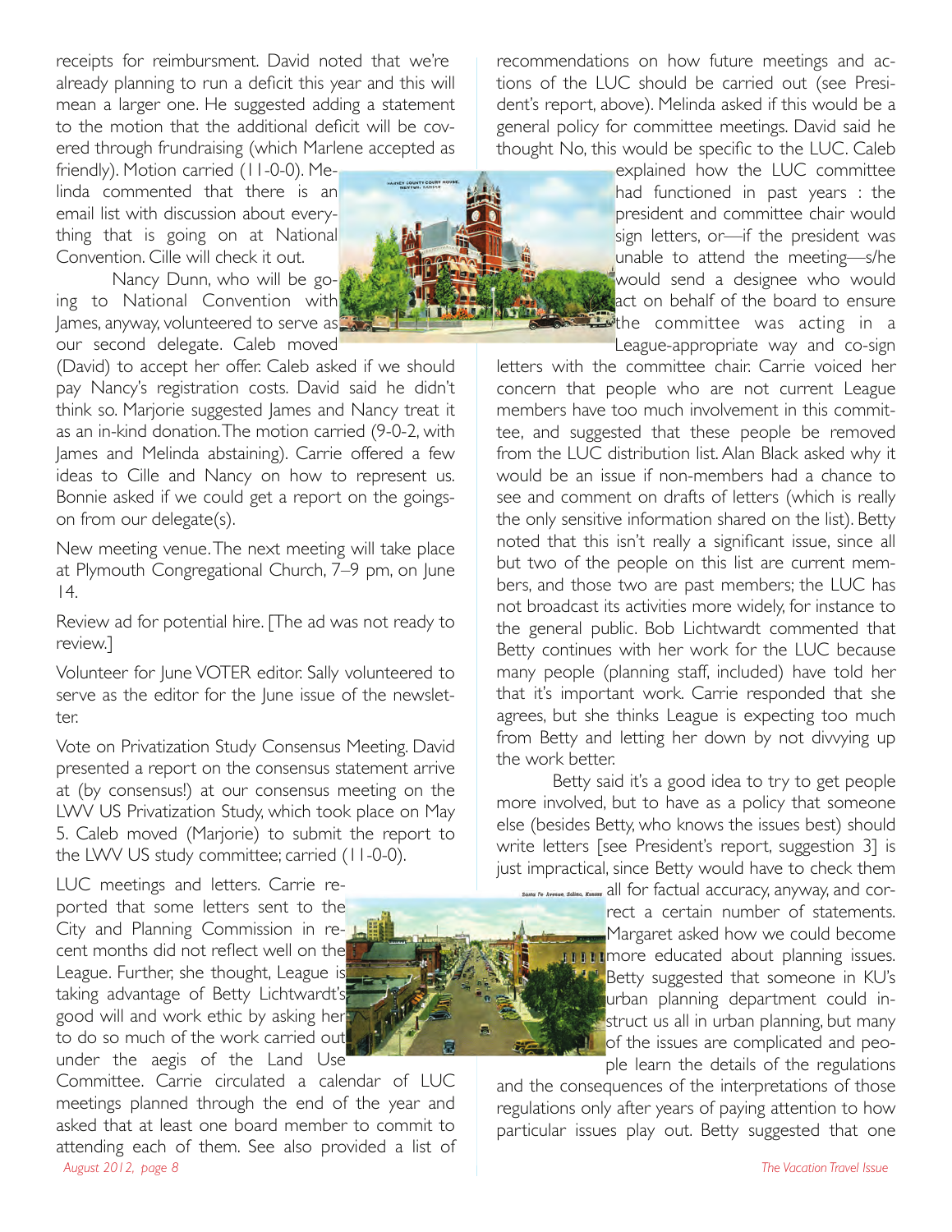thing we could do, as a group, would be to devote some energy to formulating some general recommendations to the city about how to improve the process and outcome of planning. (One of these might be requiring Planners and Planning Directors to complete coursework in good planning!) Melinda offered that this might be useful, since the LUC mostly re-acts to problems on specific issues, as they come before the Planning or City Commission, and it would be better if League was more proactive on planning issues. Alan noted that one issue we might work on is proportional representation: The County Commission selects half of the Planning Commissioners (these mostly from outside the Lawrence city limits), even though only 8% of the county's population resides outside of Lawrence. Bob noted that Betty has accumulated an extensive library on planning and is willing to lend these documents to interested members. No action was taken on this item.

New policy. Melinda circulated an amendment to Policy #19, with the inclusion of language governing the listserve. Caleb moved (Melinda) to adopt the language; carried (11-0-0). Melinda will run the listserve. Caleb will continue to run the website. He will send out on the listserve a call to members who would prefer not to have their images posted on the website.

#### Committee Reports.

Membership and Leadership Development. Bonnie and Carrie reported that Carrie has the notebooks, which she'll transfer to the new chair of this committee (not yet assigned). Bonnie is working on a history of LWV L-DC, which she'll pass along to Caleb to post on the website. One thing she learned from this work is that membership levels were higher when we had meals at membership meetings. The poor turnout at the last Brown Bag Lunch was disappointing and Bonnie is thinking about setting up a little survey to help her figure out why. She is still meeting with Gwen Elliott, our MLD coach.

LWVK Board. James reported the Great Bend League has run into membership and leadership problems. They are considering going on a hiatus, or at least suspending their bylaws. The Emporia League suspended their bylaws several years ago, in an effort to keep their chapter going by experimenting with a different leadership organization. It is reported to be successful to those participating, although their membership has not grown appreciably.

Voter Service. Melinda reported that she had joined the Facebook Vote 411 team, is getting more updates from them every day. People on that team say that they are getting good at using the system, although Melinda has not herself worked with our site. Either LWV K or LWV US will be responsible for populating our site with questions for state and national races; we'll do the local races. The Voter Education



Coalition, which is being co-chaired this year by Jane Bateman and Ann Gardner, does not plan to carry out voter registration activities this year, so we are free to do as we please there. The Community Booth at the Farmers' Market is open to civic groups on a firstcome, first-serve basis; you just have to fill out the form. Melinda might look into setting up a booth at the Cottin's Hardware market, as well. Melinda and Carrie visited with a sorority at Baker University, the members of which wanted some information about good citizenship issues and register to vote. Melinda explained to them why you might select a political party, and how you do it.

State Council report. Caleb directed board members attention to a report written by Kay Hale about the activities at, and outcomes from, the State Council meeting, which took place in Salina on April 28.

ADJOURNMENT. Sally moved (Bonnie) to adjourn at about 9 pm; carried (10-1-1).

NEXT BOARD MEETING. The next Board meeting will take place on Thursday, June 14, from 7-9 pm at the Plymouth Congregational Church.

- Caleb Morse



*August 2012, page 9 The Vacation Travel Issue*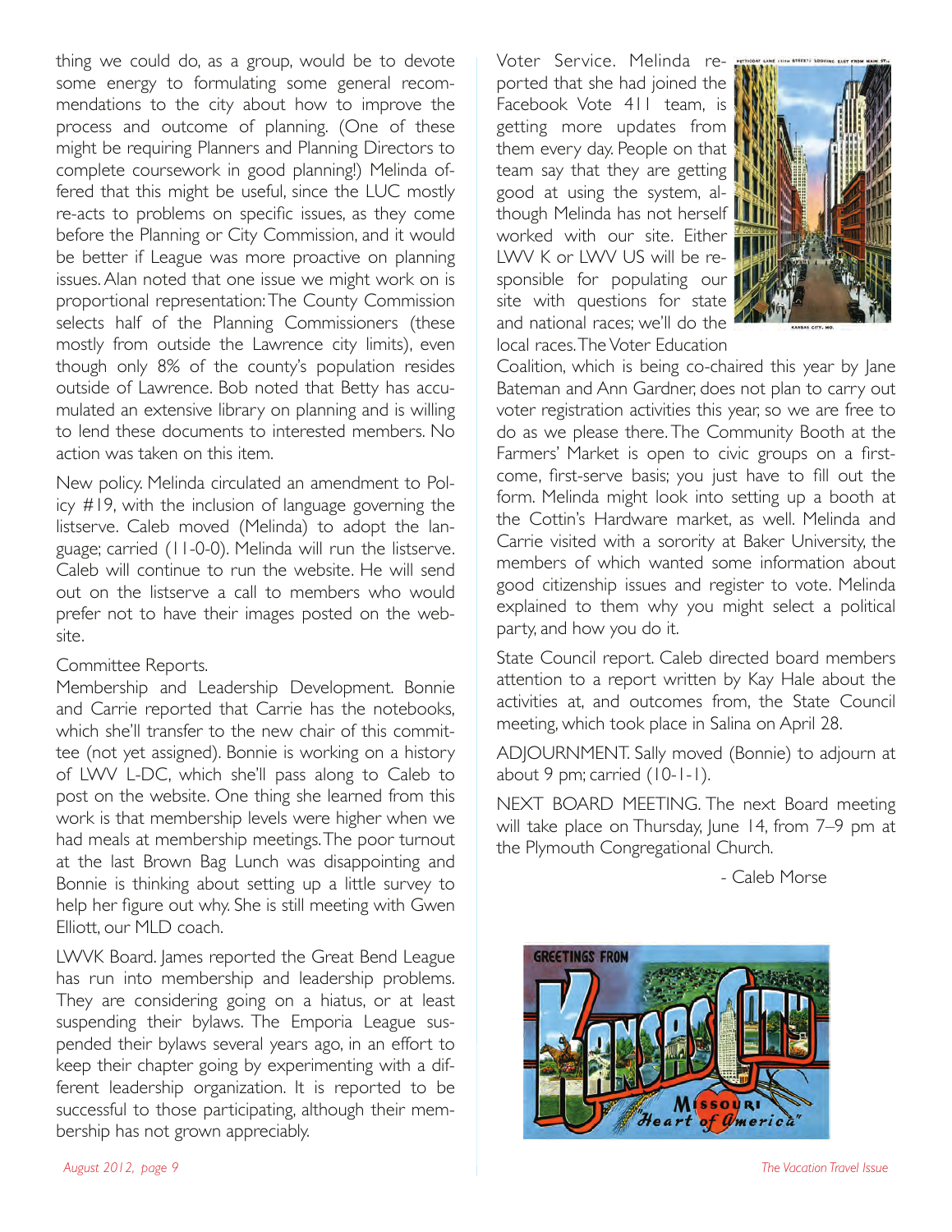# Land Use Committee

#### REPORT ON JUNE 2012 LAND USE COMMITTEE (LUC) MEETING

The LUC met on June 23<sup>rd</sup> at the Merc at 7:00 p.m. to review the June 25<sup>th</sup> Planning Commission (PC) Agenda Items—their only meeting for the month. There were five issues involving various planning steps including variances, Special Use Permits, Comprehensive Plan changes, rezonings, annexation and preliminary platting, but nothing that warranted a letter from the Land Use Committee.

Agenda Item No. I was a variance request to forego dedicating a right-of-way on the west side of Wakarusa Drive. Public Works recommended approval of the variance by moving it to a more appropriate location.

Agenda Item No. 2 was for a request to rezone to H GPI (Health facility-General Public and Institutional District) the proposed Bert Nash campus on North Michigan. (The Lawrence Memorial Hospital requested that this new district be created to identify the new Health Clinic use as different from the Hospital District use.)

Agenda Item No. 3 was for a Comprehensive Plan change to a 2.42 acre tract on the south side of 6<sup>th</sup> and the east side of Congressional Drive to allow an extension of commercial use from RMO (multifamily office) to Neighborhood Commercial (CN2). This involved rezoning and a special use permit to allow construction of a drive-in facility and retail-office use development which were considered as Items No. 4A and 4B.

Items 5A through 5D involved development of a new Recycle Center in North Lawrence on the west side of 2<sup>nd</sup> Street at the northern city boundary. The applicant requested annexation, city rezoning to IG-FP (General Industrial in the Floodplain), a Special Use Permit (SUP), and Site Plan approval and acceptance of a Preliminary Plat. It also requires special permits because of its location near the levee and being in the floodplain. Because of its location adjacent to the highway, this use also required special screening. Construction of the required sidewalk was deferred, but an easement for a future sidewalk was provided. OUTCOME: These requests were all approved by the PC.

The Sports Village and accompanying commercial land use.

Earlier in June the League sent a forwarding letter to the City Commission with our attached letter that we had sent to the Plan-



ning Commission in May regarding the problems we found with the PC review and decisions on the proposed Recreation Center, now officially called Sports Village, and the commercial rezoning request for the 150 acres of newly-annexed land northwest of 6<sup>th</sup> and the Highway 10 intersection. For a detailed account of this issue please see the Land Use Committee Report in the May Voter.

#### REPORT ON THE JULY 2012 MEETING

The LUC met Saturday, July 21 at 7:00 p.m. at the Merc. We discussed the five items on the Agenda, but again did not send any letters to the Planning Commission.

Item No. I, was a request to change 6 acres of a larger 20-acre Planned Unit Development (PRD-2) to a conventional RM-15 District. Theoretically, the density (number of residential units per acre) would not change and the conventional zoning would require only staff approval of a site plan, making the process simpler. Because the new code requires an equal percentage of open space in conventional and planned development (according to staff) there would be no gain by continuing the planned development zoning. Our Committee discussed this in detail because conventional large-lot multiple family residential development has been a continuing contention with us for some critical reasons, but we decided not to raise the issue with this development.

Item No. 2 was a request for an Special Use Permit (SUP) in an existing IG (General Industrial) District to move a recycling center that had been a serious nuisance and non-complying use in an RS District adjacent to

single family housing on North Haskell Avenue to a location farther north at the end of Haskell between the railroad tracks. In-